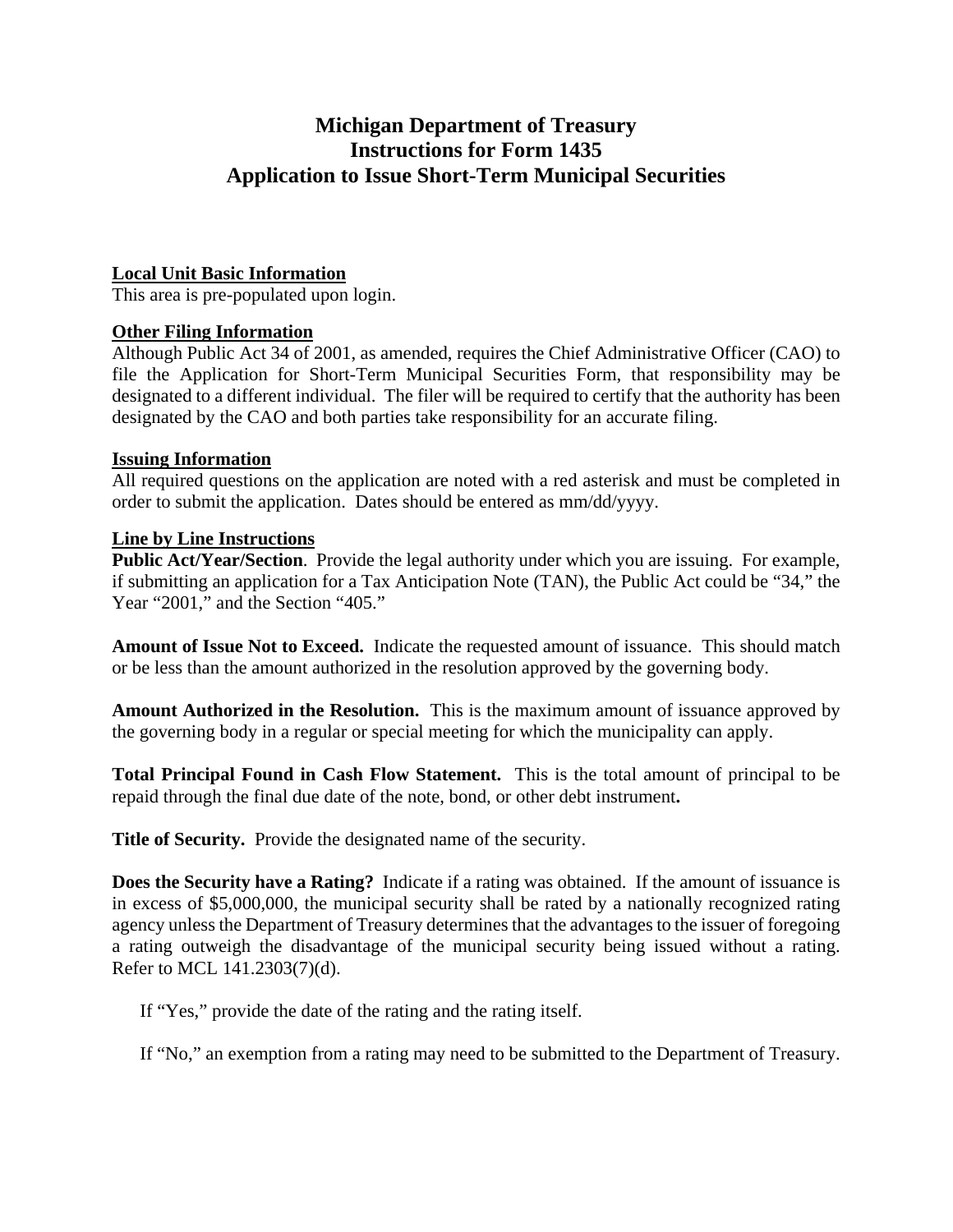An exemption from a rating is not necessary for the following:

- The municipal security is an unlimited tax general obligation.
- The municipal security is secured by special assessments.
- The municipality obtains a credit enhancement for the municipal security.
- The municipal security is purchased by a government agency.

**Purpose of Security.** Provide a brief statement to the purpose of the security.

**Estimated Issue Date**. The date the municipal security will be issued.

**Maturity Date.** The final date the security will be repaid. Short-term municipal securities should mature in one year or less from the date of issuance. A municipal security issued shall not mature later than the estimated period of usefulness of the property or improvement for which the security is issued, except as otherwise provided for by law or statute.

**What is the Net Interest Rate?** Enter the expected interest rate for the municipal security. If it's variable, indicate the expected rate in the first year. This rate shall not exceed 18% per annum or a per annum rate determined by the Department of Treasury at the request of the municipality, whichever is higher.

**Type of Sale.** Indicate the method of sale, either Competitive or Negotiated, which is chosen by the municipality as to how the municipal security will be sold.

A *Competitive Sale* is when the issuer requests bids from underwriters for the purchase of the bonds, and the issuer selects the best bid according to criteria in the notice of sale.

A *Negotiated Sale* is when the terms of the sale are negotiated directly between the issuer and the underwriter.

**Page Number in Resolution Showing the Type of Sale.** Indicate the page number in the authorizing resolution or ordinance that expressly states the type of sale.

**Select Method and Reason for Choosing Negotiated Sale.** If the sale of the issuance is negotiated, the authorizing resolution shall expressly state the method and reason for choosing a negotiated sale. The method and reason selected should match the method and reason referenced in the authorizing resolution. Refer to MCL 141.2309(1).

**Structure.** Indicate if the structure of the security will be a Bond, Installment Purchase Agreement (IPA), Line of Credit (excludes Counties, Cities, Townships, and Villages), or Note.

 *Bond* 

Indicate the type of bond: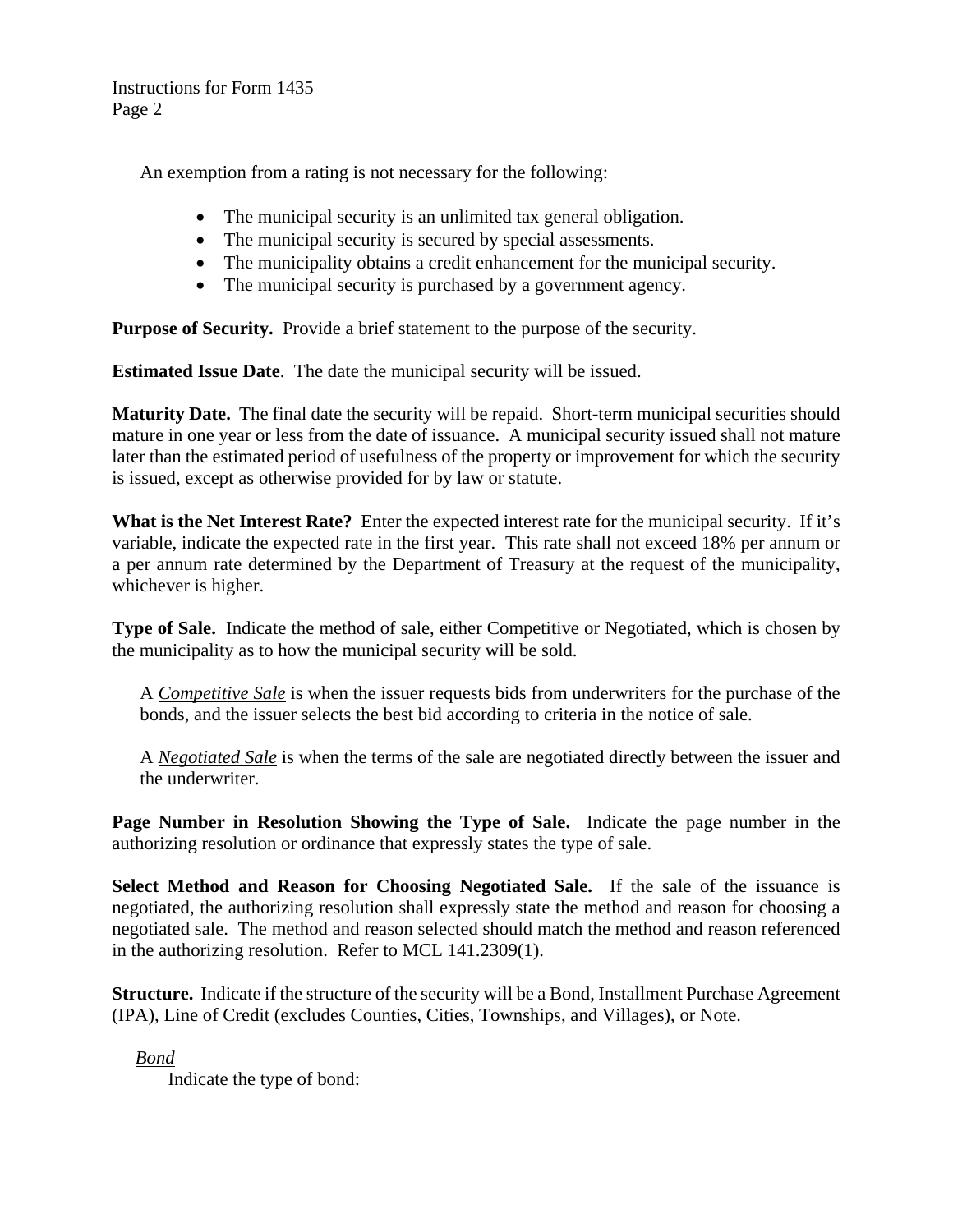- A General Obligation bond includes a pledge to levy a property tax to meet debt service requirements.
- A Revenue bond guarantees repayment solely from revenues generated by a specified fund associated with the purpose of the bond.

If this is a *General Obligation* bond, indicate the type of security.

- A Limited Tax bond is payable from ad valorem taxes that are limited by law in rate or amount.
- An Unlimited Tax bond is also payable from ad valorem taxes, but is not limited by law in rate or amount.

Other bonds may be payable from the General Fund or other money available.

### *IPA (Installment Purchase Agreement)*

Refer to the Public Act authorizing the borrowing to confirm if the issuance is subject to Public Act 34 of 2001, as amended.

#### *Line of Credit (Excludes Counties, Cities, Townships, and Villages)*

Indicate if the line of credit is for the Current or Next fiscal year.

Estimated State Aid: This is the amount of state aid expected to be received for the fiscal year the municipality is borrowing against. The school shall not pledge more than 30% of the state aid apportioned to the school for that fiscal year minus any state aid already received or pledged. Refer to MCL 380.1225(8).

Enter any payments received for the fiscal year the municipality is borrowing against.

Enter state aid previously pledged for other municipal securities. If none, enter \$0.

Indicate if a line of credit will be necessary in the subsequent fiscal year.

If a line of credit will be necessary in the subsequent year, enter the amount estimated to be borrowed.

Indicate the number of students who are currently enrolled for the current fiscal year. This should be the actual number enrolled, not projected or estimated.

 *Note* 

Indicate the type of note anticipated to be issued.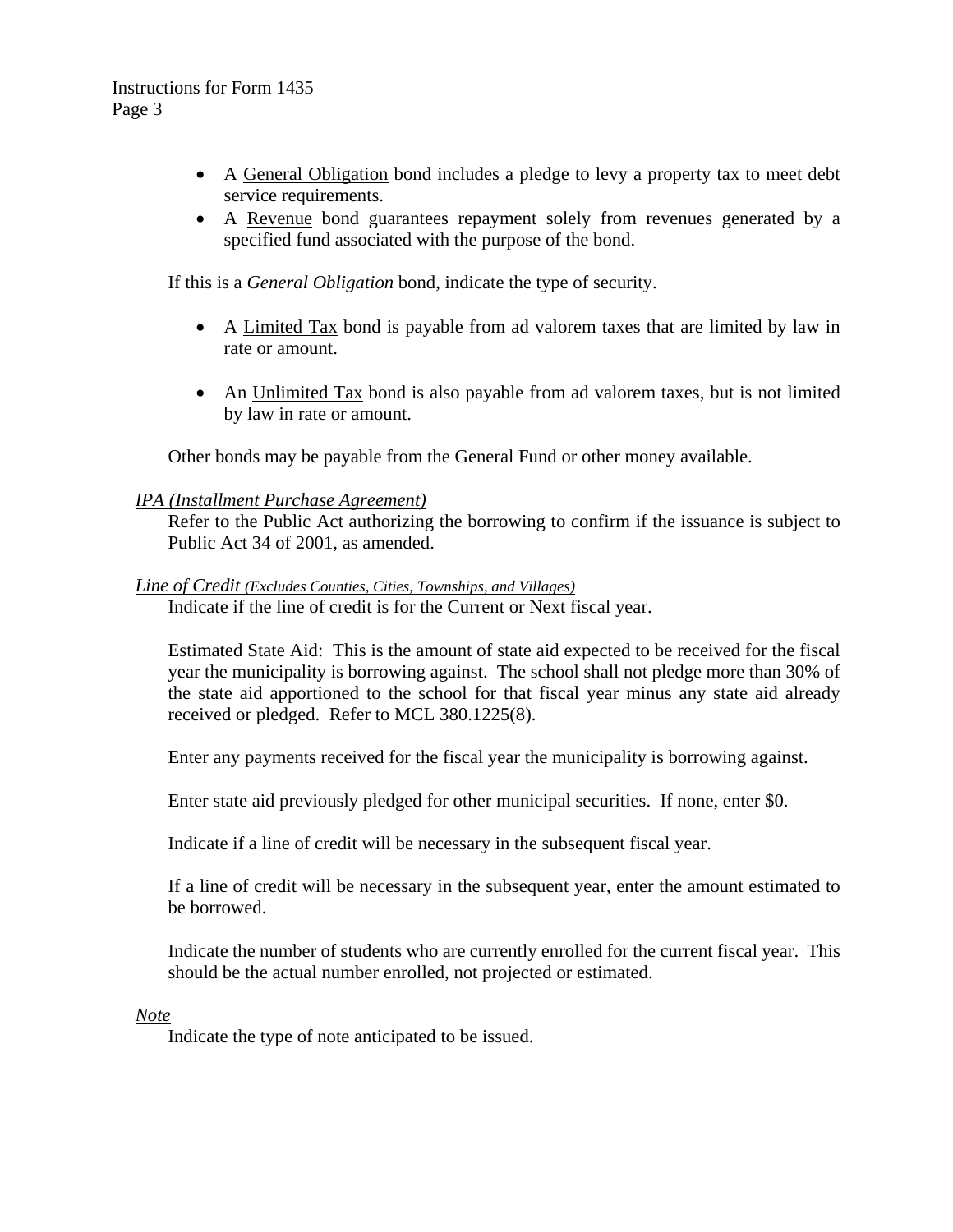#### *Bond Anticipation Note (BAN)*

Enter the amount to be issued on a long-term municipal security from the authorized resolution the municipality proposes to issue. The principal amount of the security shall not exceed 50% of the proposed long-term security. Refer to MCL 141.2413(3).

### *Revenue Anticipation Note (RAN)*

Enter the amount of revenue sharing received in the prior fiscal year. The principal amount of the municipal security issued shall not exceed 50% of the total revenue sharing payments received in the last preceding fiscal year. Refer to MCL 141.2407(2).

The total set-aside is used for the payment of principal and interest on the municipal security. A portion of each dollar that is not less than 125% of the percentage that the principal amount of the municipal security bears to the amount of the revenue sharing, up to the amount of principal. This should match to what is reported on the cash flow statement.

Example:

| Principal of Note          | $\mathbf{X}$ | 125%    | % of revenue sharing that needs to<br>$=$ be set aside each month, up to                       |
|----------------------------|--------------|---------|------------------------------------------------------------------------------------------------|
| Revenue Sharing            |              |         | amount of principal                                                                            |
|                            |              |         |                                                                                                |
| \$5.0 M (RAN)              |              | $125\%$ | 62.5% of revenue sharing needs to<br>$=$ be set aside each month, up to<br>amount of principal |
| \$10.0 M (Revenue Sharing) |              |         |                                                                                                |

# *Tax Anticipation Note (TAN)*

Enter the expected operating tax levy for the fiscal year borrowing against. If borrowing against the subsequent fiscal year and the operating tax levy for that year has not been determined, use the current year operating tax levy. The amount of security issued shall not exceed 75% of the operating taxes of the current fiscal year that remains to be collected at the time of the authorizing resolution. Or, the amount of the security issued shall not exceed 50% of the operating tax levy if the operating tax levy is for the next succeeding fiscal year. Refer to MCL 141.2405(2) and MCL 141.2403(3).

The total set-aside is used for the payment of principal and interest on the municipal security. A portion of each dollar that is not less than 125% of the percentage that the principal amount of the municipal security bears to the amount of the operating taxes, up to the amount of principal. This should match to what is reported on the cash flow.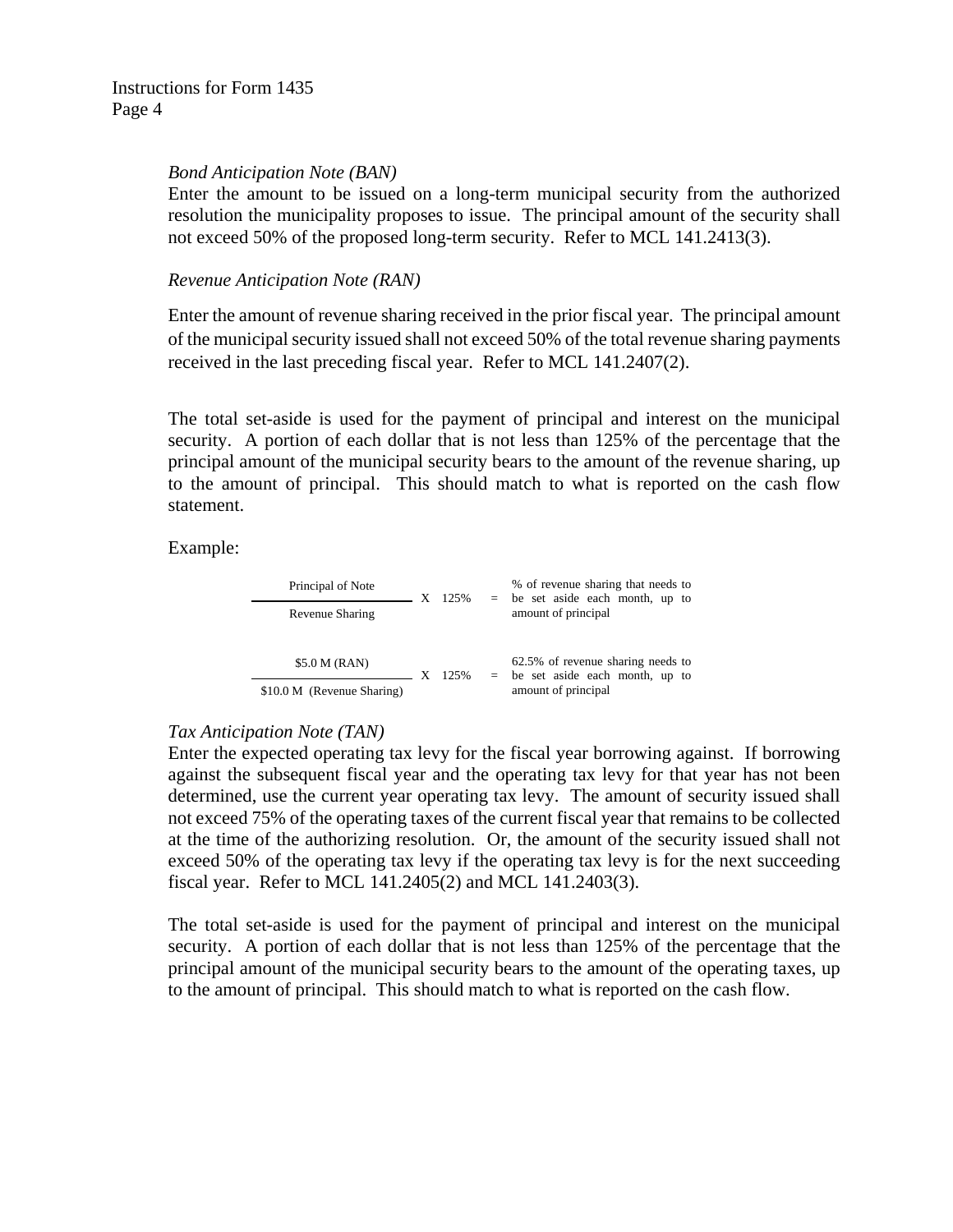Example:

| Principal of Note       |  | X 125%    |  | % of property taxes that need to be<br>set aside each month, up to amount                 |
|-------------------------|--|-----------|--|-------------------------------------------------------------------------------------------|
| <b>Property Taxes</b>   |  |           |  | of principal                                                                              |
| \$7.5 M (TAN)           |  | $X$ 12.5% |  | 93.75% of property taxes need to be<br>set aside each month, up to amount<br>of principal |
| \$10.0 M (Property Tax) |  |           |  |                                                                                           |

# *State Aid Note (SAN)*

Indicate the fiscal year the municipality is borrowing against. Only during the last four months of a fiscal year may notes be issued pledging state school aid for the next succeeding fiscal year. Refer to MCL 380.1225(5).

Estimated state aid is the amount that is expected to be received for the fiscal year borrowing against.

Notes shall not exceed 70% of the difference between the total state aid funds apportioned to the school district or intermediate school district for the current fiscal year end and portion already received or pledged. Refer to MCL 380.1225(3).

Notes shall not exceed 50% of the difference between the total state aid funds apportioned to the school district or intermediate school district for the subsequent fiscal year end and portion already received or pledged. Refer to MCL 380.1225(5).

Enter any payments received for the fiscal year the municipality is borrowing against.

Enter state aid previously pledged for other municipal securities. If none, enter \$0.

Indicate whether a state aid note will be necessary in the subsequent fiscal year to repay this state aid note application.

If a state aid note will be necessary in the subsequent fiscal year, enter the amount estimated to be borrowed.

Indicate the number of students who are currently enrolled for the current fiscal year. This should be the actual number enrolled, not projected or estimated.

**Resolution Adopted at a Special Meeting.** A regular meeting is one which is held recurrently, like a monthly meeting held on a specific date or day each month. A special meeting is a board meeting outside of the regular timetable.

If held at a special meeting, indicate if any members of the governing body were absent.

If any members were absent, a waiver of notice or proof of call must be uploaded with this application.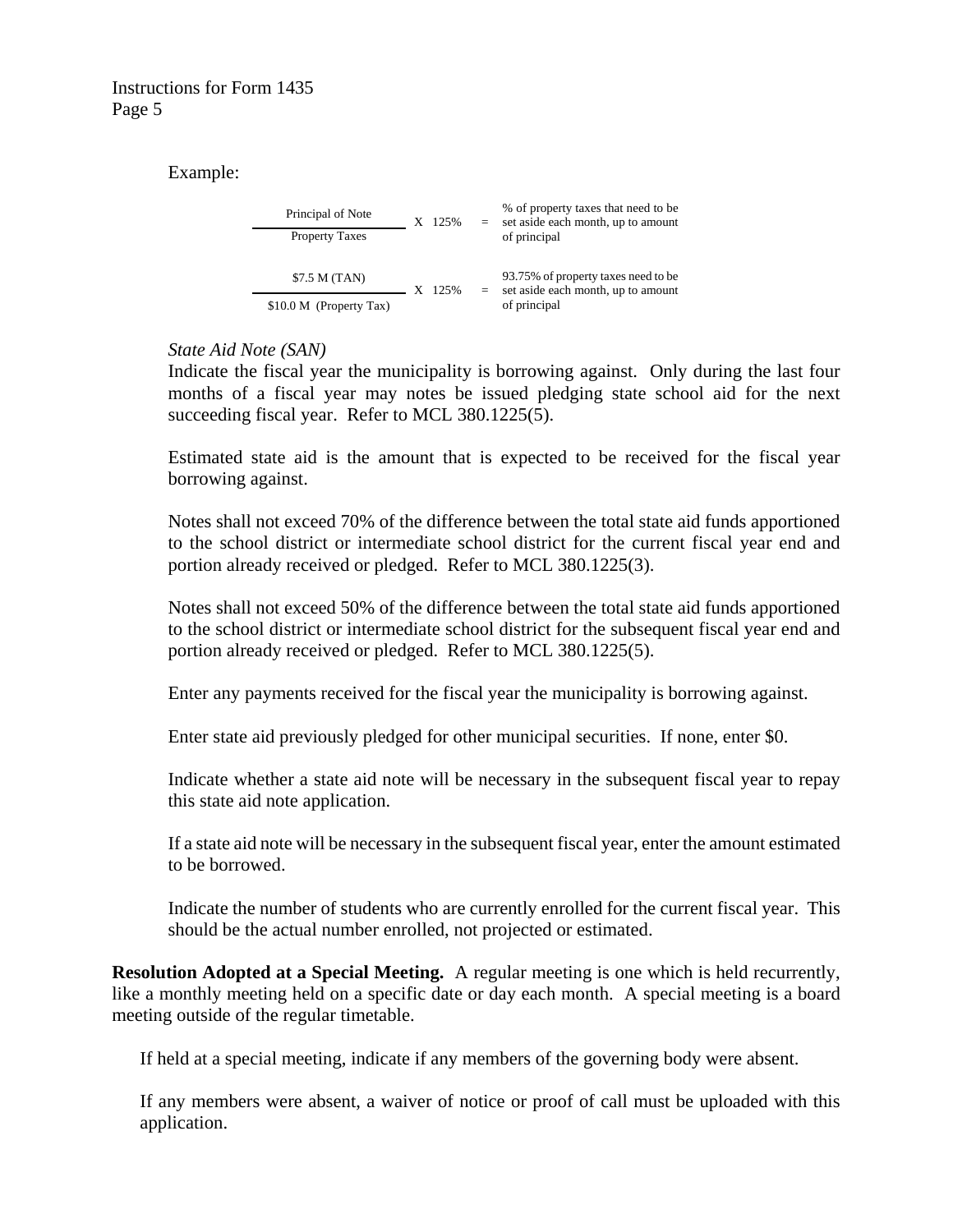- A waiver of notice is a document that waives the right to formal notification.
- A proof of call is a document indicating the member was made aware of the meeting before it took place.

**Months on the Cash Flow Statement with a Negative Ending Balance.** Indicate how many months on the cash flow statement end with a negative balance with the inclusion of this borrowing. If no months end with a negative balance with the inclusion of this borrowing, enter zero.

If one or more months are selected, indicate the first month in which the cash flow statement first goes negative.

**Total Amount of Long-Term Debt Outstanding.** Include all indebtedness of the municipality.

**Debt excluded from Debt Limit Calculation.** Indicate the total amount of debt that is excluded from debt limit calculation per statute.

**Debt Structure.** Indicate whether the bonds are due serially, term, or both.

- *Serial bonds* mature in consecutive years or other intervals.
- *Term bonds* are due in a single maturity whereby the issuer may agree to make periodic payments into a fund for mandatory redemption of term bonds before maturity or for payment at maturity.

**Source of Repayment.** Indicate what source of revenue is pledged towards the payment of the municipal security.

If from a *Special Assessment*, indicate date of the last installment. A municipal security issued in anticipation of special assessments shall mature no later than two years after the time fixed by law for the payment of the last installment of the assessments from which the municipal security is paid. Refer to MCL 141.2501(2)(a).

If from a *Special Assessment for County Drain(s)*, indicate the total amount to be assessed on the taxpayers.

**Date of Last Payment on Cash Flow Statement.** Enter date of last payment on the cash flow statement. This is the date on which the principal amount of a note, bond, or other debt instrument becomes due and is repaid.

**Total Repayment.** Enter the total amount of principal for the repayment of the security off the cash flow statement.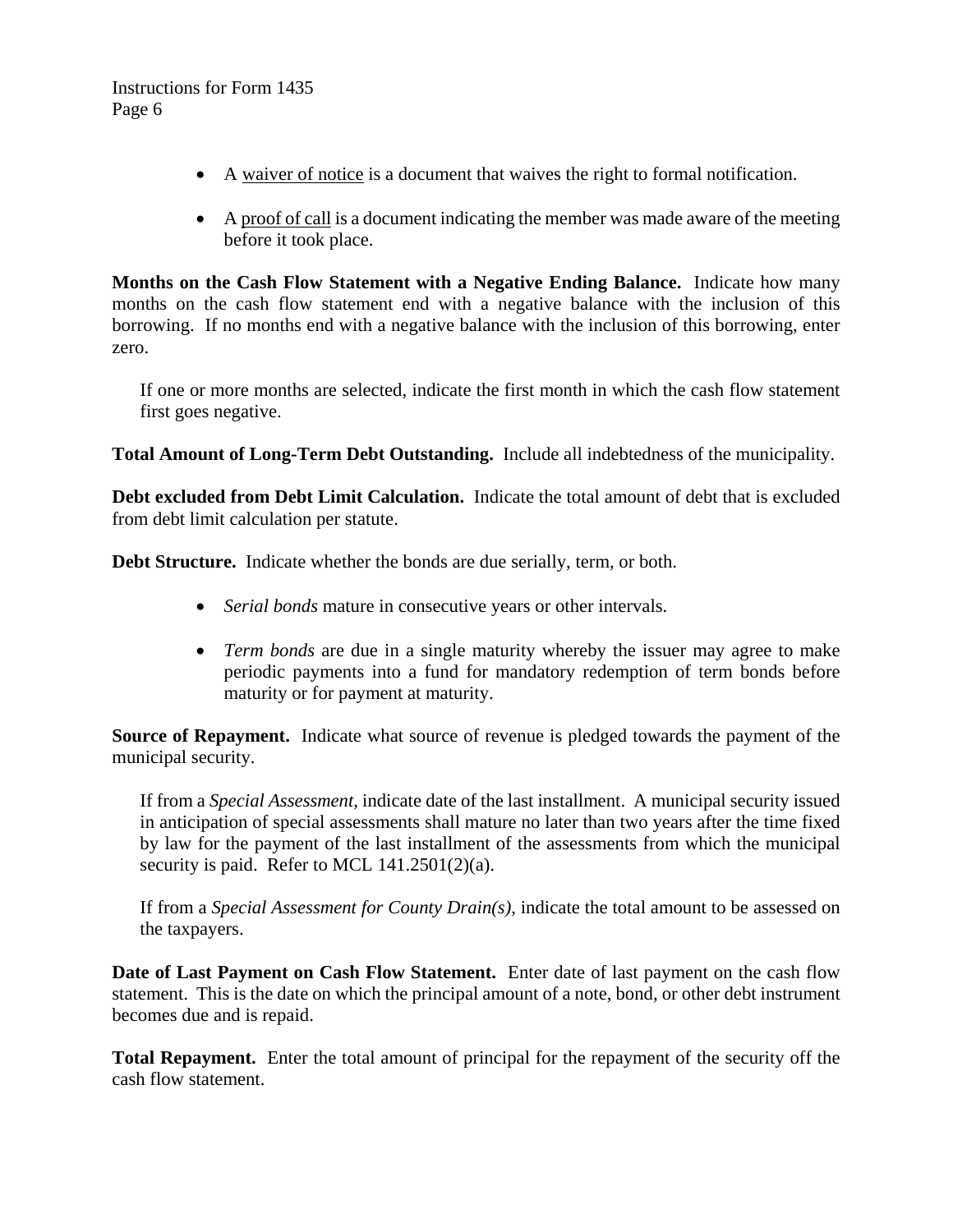# **General Fund.**

- *Beginning Fund Balance* Enter the ending balance of the most current audited financial statements.
- *Operating Revenues*  Enter the amount budgeted for the current fiscal year.
- *Operating Expenditure* Enter the amount budgeted for the current fiscal year.
- *Other Financing Sources* – *Revenues / (Expenditures)* Enter as positive/negative number if it is increasing/decreasing the fund balance.

**New Entity.** A new entity is a municipality that has had 18 months or less of operations and has not been required to file an audit.

If Yes, indicate date when established.

If No, indicate the fiscal year the most recent qualifying statement was filed.

### **Qualifying Statement**

Indicate if the qualifying statement was filed late. A qualifying statement is due six months after the end of the fiscal year.

Indicate the status of the qualifying statement. This determination is posted online and can be found at [Local Government Financial Services Division Document Search.](https://treas-secure.state.mi.us/LAFDocSearch/)

Indicate whether this is the first application since filing the most recent qualifying statement.

If No, indicate if this is an amended filing. An *amended filing* is to correct any errors from an original submission that was rejected.

Indicate the fiscal year the most recent audit was filed. If the audit was filed under the primary local unit, enter the fiscal year the primary local unit's most recent audit was filed.

When the form has been completed, select the "Save" button at the bottom of the screen.

### **Document Upload**

Upload any required supporting documentation. All files must be in the .pdf format. Supporting documentation may include some or all of the following: resolution adopted by the governing body, cash flow statement, notarized proofs of call or waiver of notice, and compliance letter.

A compliance letter is a required attachment in most instances. Municipalities that have been denied "Qualified" status should indicate how any noncompliance from its Qualifying Statement